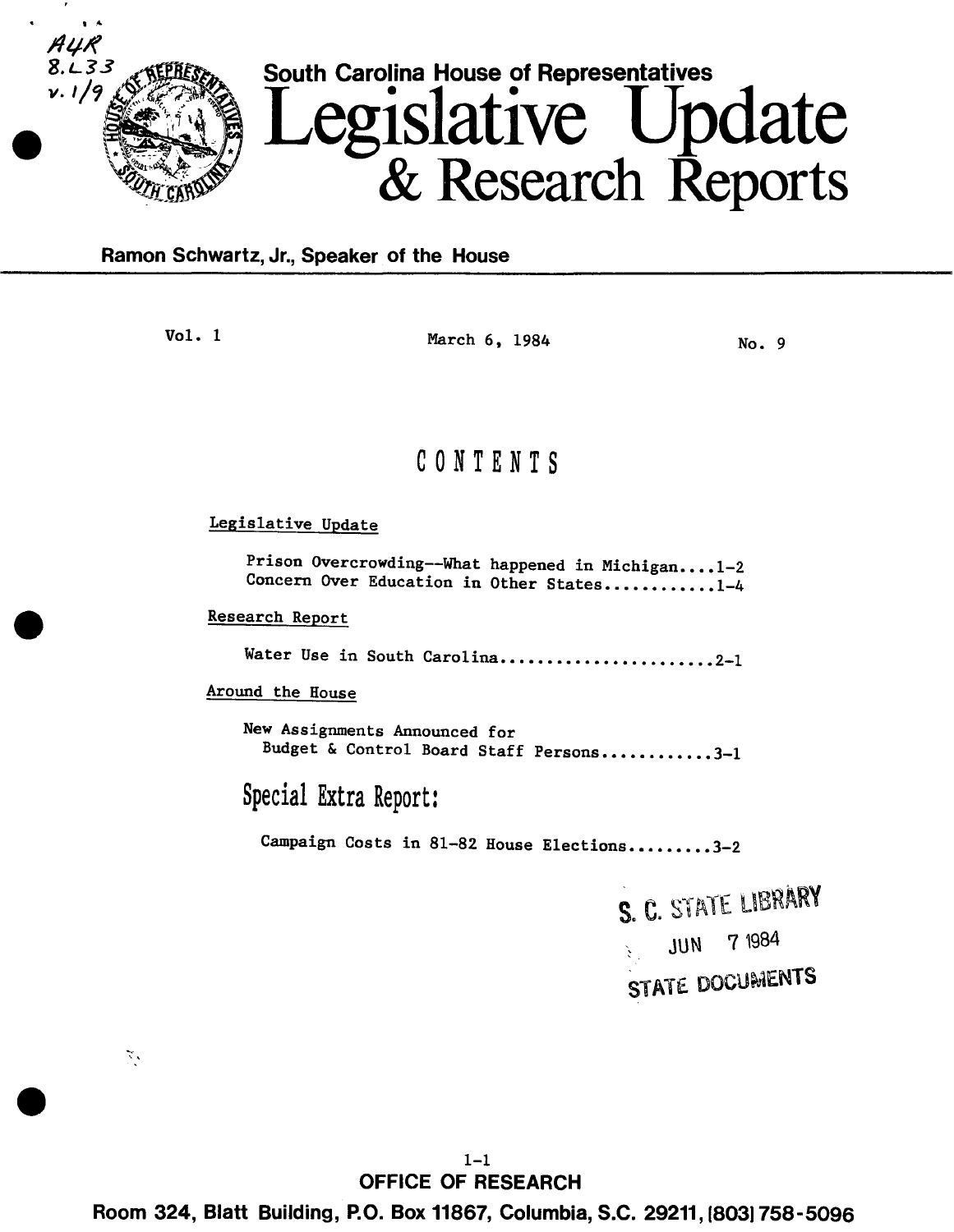# Prison Overcrowding--What Happened in Michigan

#### **Summary**

Ten states have enacted prison emergency release legislation. South Carolina and Michigan have made the greatest use of these procedures. In the January, 1984 issue of Innovations, a publication of the Council of State Governments, Keon S. Chi reviews the experience of Michigan with its Prison Overcrowding Emergency Powers Act (EPA). Because of events concerning the correctional system in South Carolina, a capsule review of Mr. Chi's article is presented here.

#### The Michigan EPA--Why Was It Needed?

In 1974, Michigan correctional facilities held 8,000 prisoners. In 1980 they held 15,000 prisoners, or 2,000 more than the established capacity.

There were five reasons for this increase: 1) a rise in crime, caused apparently by Michigan's high unemployment; 2) tougher public attitudes toward criminals; 3) longer sentences; 4) approval of "Proposal B," which eliminated good-time consideration for many classes of offenders; 5) defeat of "Proposal E," which would have raised the state income tax to finance prison construction.

By 1980 the Michigan correctional system was in court, facing possible federal intervention. Legislative leaders and the governor united to support the Emergency Powers Act (EPA), which was passed in 1980 by overwhelming majorities-95-2 in the House and 30-4 in the Senate. Intense media attention and public concern on the problem helped passage of the act.

### The Michigan EPA--How Does It Work?

Under the EPA a five-member Corrections Commission requests the governor declare an emergency when inmate population exceeds capacity for 30 consecutive days.

The minimum sentences of all prisoners with minimum prison terms are reduced by 90 days; if this fails to reduce the prison population to 95% of capacity, then minimum sentences of prisoners serving minimum sentences are reduced by an additional 90 days. Inmates serving time for serious or violent crimes or violators of Michigan's gun control law are not eligible for the program.

The process went into effect on May 20, 1981, following disturbances in state prisons. Within a month more than 400 inmates had been paroled; within 90 days 900 inmates were out on parole. The Act has been triggered six times since it was enacted: once in 1981, three times in 1982, twice in 1983. Inmates in the prison system since 1981 have had their terms reduced by one year and six months.  $\frac{1}{2}$ .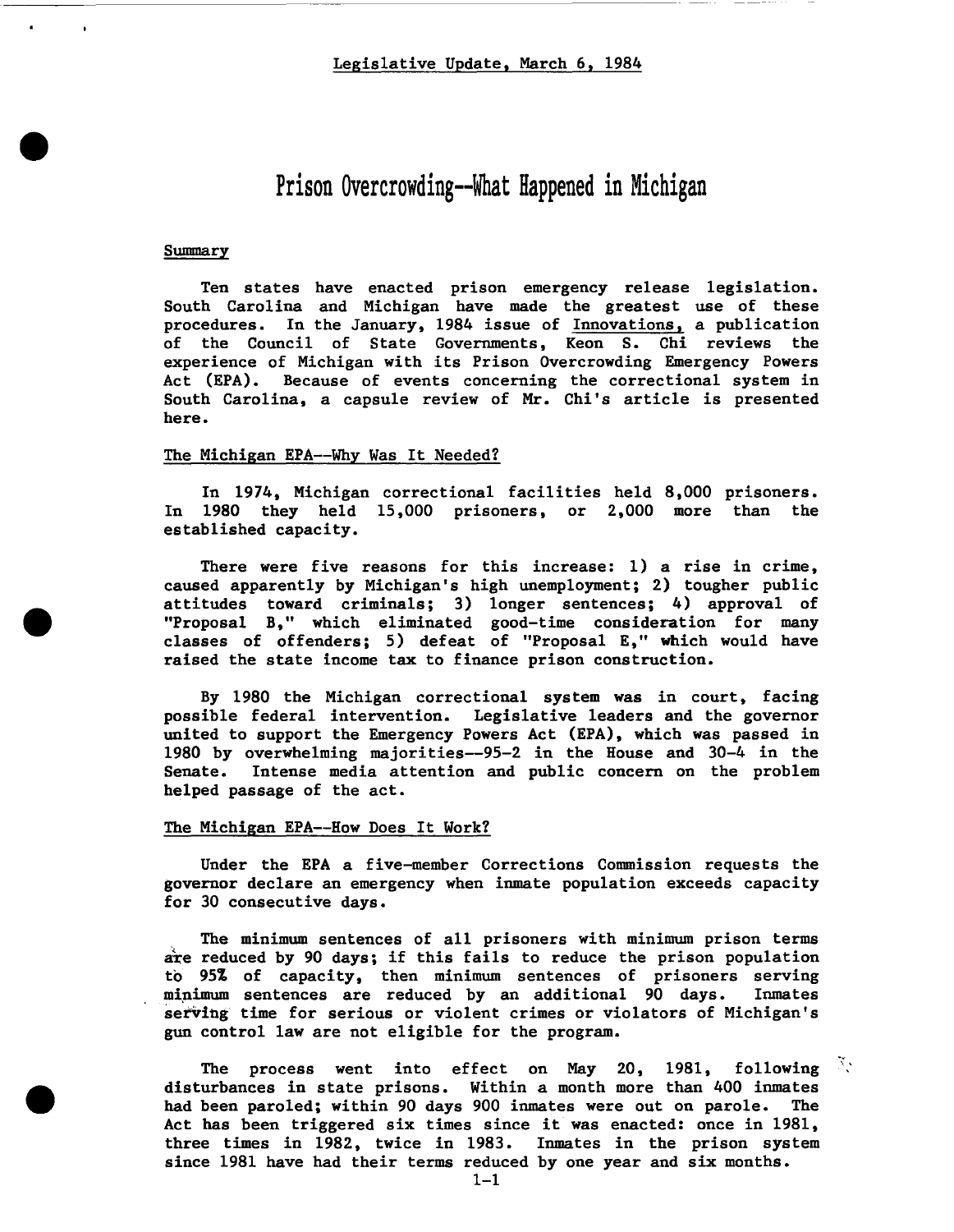## **柳颜** 1. 1. Legislative Update, March 6, 1984

 $\label{eq:4} \begin{array}{ll} \mathcal{L}_{\mathcal{A}}\mathcal{L}_{\mathcal{A}}\mathcal{L}_{\mathcal{B}}\mathcal{L}_{\mathcal{B}}\mathcal{L}_{\mathcal{B}}\mathcal{L}_{\mathcal{B}}\mathcal{L}_{\mathcal{B}}\mathcal{L}_{\mathcal{B}}\mathcal{L}_{\mathcal{B}}\mathcal{L}_{\mathcal{B}}\mathcal{L}_{\mathcal{B}}\mathcal{L}_{\mathcal{B}}\mathcal{L}_{\mathcal{B}}\mathcal{L}_{\mathcal{B}}\mathcal{L}_{\mathcal{B}}\mathcal{L}_{\mathcal{B}}\mathcal{L}_{\mathcal{B}}\math$ 

#### The Michigan EPA--What Happened?

Correctional officials in Michigan have noted six results from<br>of the FPA. use of the EPA:

- 1. A gradual reduction in number of prisoners.
- 2. EPA releases have been small compared to regular paroles-- 2,000 compared to 10,000 from 1981 through 1983.
- 3. The EPA is progressively less effective: no dangerous offenders are released, and each time the Act is triggered there are fewer good prospects for release.
- 4. Correctional officials expect continued use of EPA until more prison space is acquired.
- 5. The Act applies to prisoners out on a writ prior to a court appearance, as well as those actually in prisons.
- 6. There appears to be a low-recidivism rate among early release prisoners; of 1,500 early parolees during the first 18 months, only 117 committed serious felonies (two-tenths of 1 percent of all felonies reported).

•• ·l

It seems that the Michigan EPA has been a necessary tool in effective operation of the state correctional system. Correctional officials, however, see the EPA as only part of long-range and long-needed solutions.

States With Emergency Release Measures

| State          | Year<br>Passed | Sentence<br>Reduction | Remarks               |
|----------------|----------------|-----------------------|-----------------------|
| Arizona        | $1983 -$       | 180 days              | والمتكل فيتقدي        |
| Georgia        | 1982           | 90 days               |                       |
| Montana        | 1983           | 180 days              | ٠ż<br>المحرب المتأثر  |
| New Jersey     | 1982           | $.90$ days            |                       |
| South Carolina | 1983           | 90 days               | ŕ,                    |
| Tennessee      | 1983           | 180 days              | <b>Effective 1984</b> |
| Texas          | 1983           | 180 days              | Effective 1984        |
| Utah           | 1982           | 30 days               |                       |
| Washington     | 1982           | 90 days               |                       |
| Wisconsin      | 1981           | days<br>90.           |                       |

All states use parole as the type of release.

[This information is taken from the January, 1984 issue of Innovations, a publication of the Council of State Government's Innovations Transfer Project, which has the purpose of "sharing state experience through programs to transfer innovative ideas."]<br>  $\sum_{i=1}^{n}$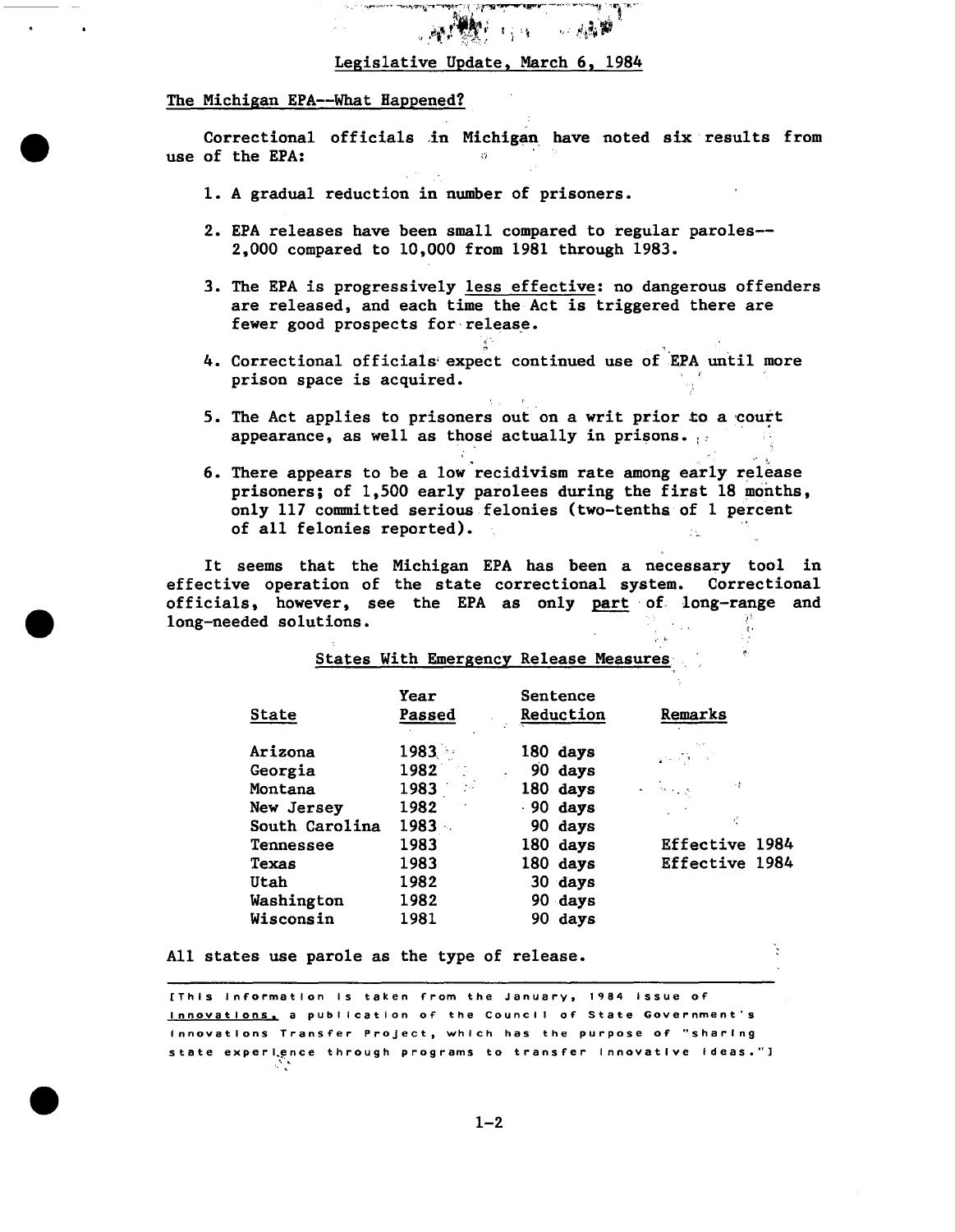### Legislative Update, March 6, 1984

## Concern Over Education in Other States

Education is a concern nationwide, and states other than South Carolina are tackling the issue. The February 27, 1984, issue of State Policy Reports has a summary of some of these efforts.

State Policy Reports notes that the policies recommended are<br>e similar from state to state. "They include ways to put quite similar from state to state. computers in the schools ..• higher requirements for high school graduation, higher college admission requirements, special scholarship programs for teachers of math and science, higher teacher salaries, some form of performance rewards such as merit pay or master teachers, statewide student testing, increased accreditation standards, training of administrators, and special programs for the gifted."

Across the nation, SPR notes, the themes of education are simple: quality and money. Higher standards are being proposed to ensure quality, and larger budgets are recommended to provide the funds. West Virginia has a proposal to increase spending on education by \$106 million. Pennsylvania's budget provides a 5.7% increase in state spending on education.

Teacher salaries are a nearly universal issue. Almost all governors "indicated a need for higher salaries. Governor Kerrey has an interesting moving target for Nebraska--getting Nebraska teachers in the top 10% of the nation as measured by both pay and quality. In return, he wants revision in state personnel laws to ensure that incompetence, which is a grounds for firing, include deficiencies in subject matter knowledge and teaching skill."

[Information cited from State Polley Reports, Volume *2,*  Issue 4 (February 27, 1984), published by State Policy Research, Inc., Arlington, Virginia.]

÷,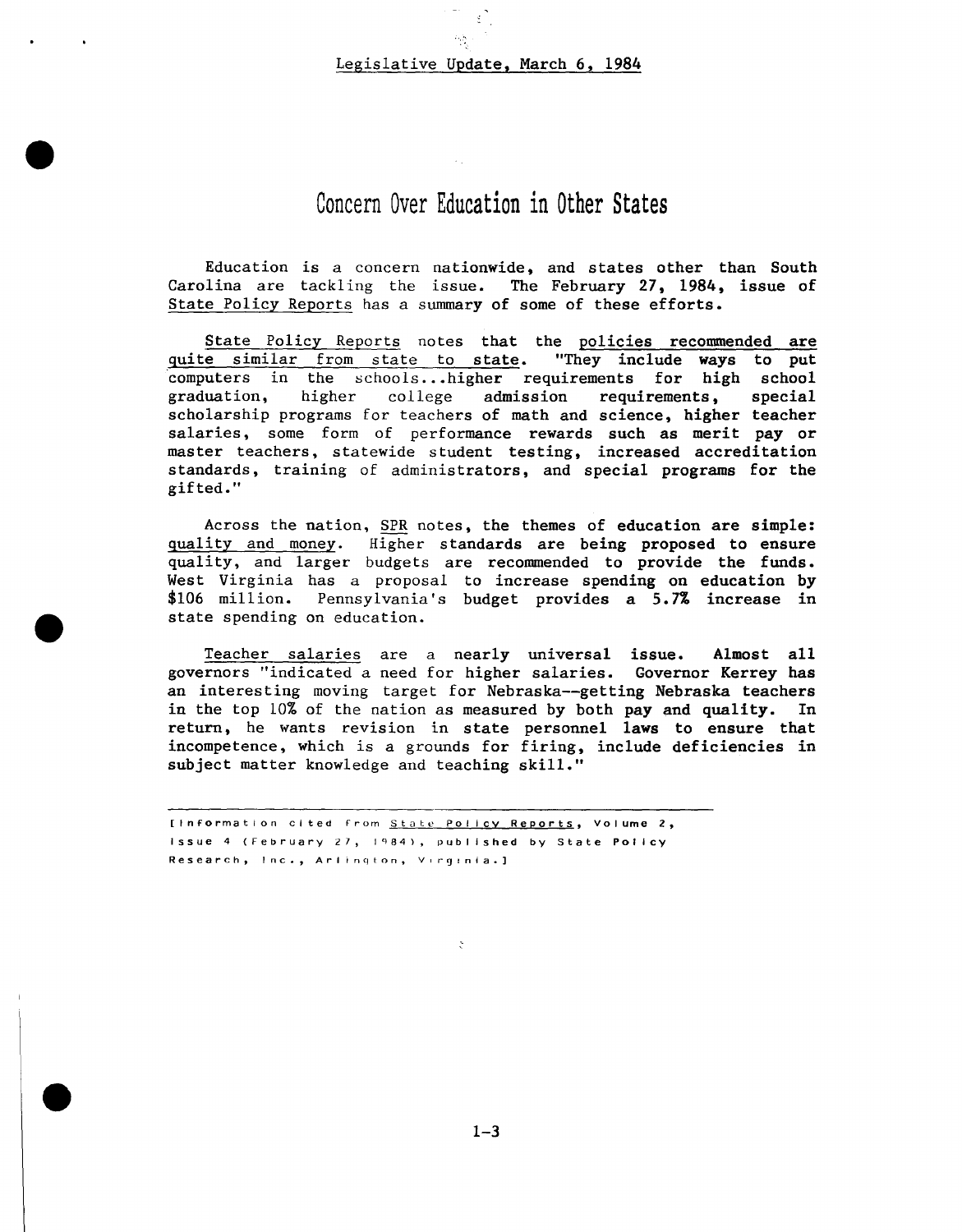## Water Use in South Carolina\*

#### Summary

Water is South Carolina's most essential natural resource. Water of sufficient quantity and quality is of vital interest to every segment of the State's population. Water is necessary to:

- 1. Sustain life
- 2. Irrigate agricultural lands
- 3. Generate power and other industrial uses
- 4. Support fish and wildlife
- 5. Provide transportation routes
- 6. Provide recreational opportunities
- 7. Dilute municipal and industrial pollution.

Even though water is plentiful and is a renewable resource, increasing demands from a growing population may present future water-related problems. This report will provide some basic background information on the issue, explain existing laws on water use, summarize the U.S. Geological Survey reports on some other states, and discuss some proposals concerning water in the State of South Carolina.

#### Background

Ninety seven percent of the Earth's water supply rests in the oceans. The remaining 3% is fresh, of which 2/3 is locked up in glaciers and polar ice caps, leaving only 1% of our total water supply available for human use.

In South Carolina, 96% of the State's water comes from surface water,<br>drawn from four major river basins: Pee Dee. Santee. drawn from four major river basins: Pee Dee, Santee, Ashley-Combahee-Edisto, and Savannah; and over  $1,400$  ponds and lakes. Even though only 4% of the State's total water needs are met by ground water supplies, over 40% of the State's population depends on these underground sources for their domestic needs. The Piedmont and mountain underground sources for their domestic needs. areas rely primarily on surface water to fulfill needs, while the Coastal Plain and Midlands find ground water more plentiful. Increased pumpage in some coastal areas has caused reductions in the water table to the extent that some fresh water aquifers are suffering from salt-water intrusion.

#### Existing Laws Concerning Water Use

Water law in South Carolina is embodied in the riparian doctrine. This is a common law doctrine that doesn't reside in statue, but one that has been interpreted by the courts. The riparian (water-related) doctrine

\* This Research Report was prepared by Patti Knoff, University of South Carolina. Ms. Knoff is an intern with the House Research Office.  $\ddot{\phantom{0}}$ ''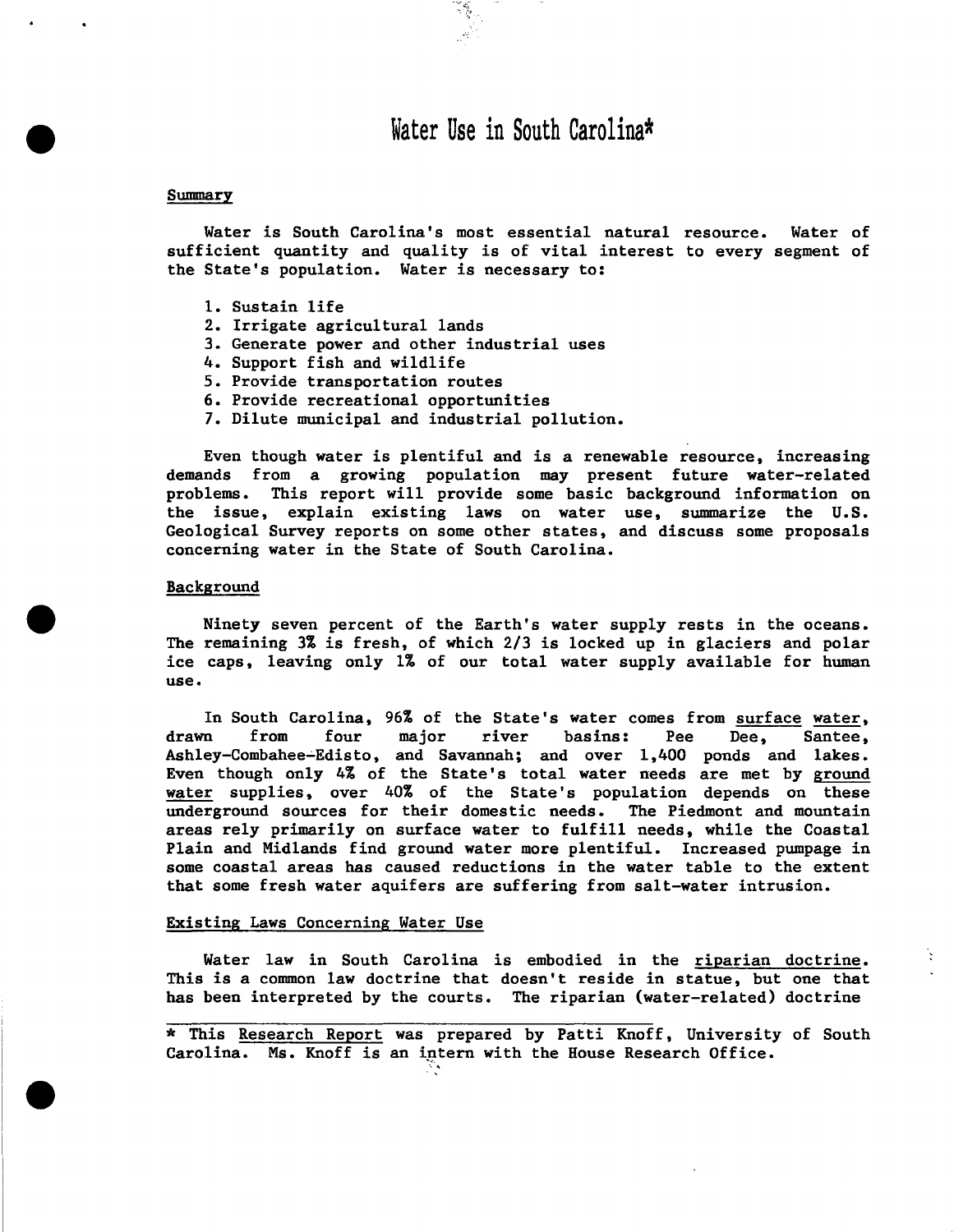provides that "owners of lands along the banks of a stream or water body have the right to reasonable and beneficial use of the waters and the (related) right of protection against unreasonable use by others that substantially diminishes the quantity or quality of water." (R.E. Clark, Water and-Water Rights, 1967).

It has been said that the single greatest problem in South Carolina water law is the uncertainty of the law itself. There are no guarantees to specific amounts of water use. There are no standard measures of reasonable and beneficial use. Under the riparian doctrine, water use is a private concern and does not protect the public's interests. A civil action, whichis costly, time-consuming, and ad hoc, is the sole mechanism for enforcing and maintaining a riparian right. In short, there are no efficient procedures for adjudicating water rights and managing water resources, especially in times of drought or other crises.

Surface water legislation was last considered in South Carolina in 1954 and 1955 in response to a serious drought. Nothing of substance was adopted at that time.

In 1967 the Legislature enacted the Water Resources Planning and Coordinating Act, which created the Water Resource Commission to "advise and assist the Governor and the General Assembly in formulating and establishing a comprehensive water resources policy for the State, including coordination of policies and activities among the State departments and agencies  $\ldots$  " (Title 49, Ch.3)

The Water Resource Commission's latest State Water Assessment states that the State lacks a coherent policy, with limited exceptions, in the treatment of water resources and development of statutory and administrative systems for water management and therefore supports corrective legislation.

The Groundwater Use Act of 1969 "declared that the general welfare and public interest require that the water resources of the State be put to beneficial use to the fullest extent to which they are capable, subject to reasonable regulation in order to conserve these resources ..." (Title 49, Ch.5) In effect this law enables the Water Resources Commission, upon request of a county, municipality, or other political subdivision of State government, to designate capacity use areas and require permits for and reporting of water use over 100,000 gallons per day in these areas.

An area of the State may be declared a capacity use area if it is determined that the aggregate uses of groundwater within the area meet one of the following two conditions:  $\overline{u}$ .) have developed or threaten to develop to a degree which requires coordination and regulation or 2.) exceed, threaten to exceed, or impair the renewal or replenishment of such waters or any part of them." (49-5-40)

The Water Resources Commission has declared two capacity use areas. The Waccamaw Capacity Use Area was established on June 22, 1979, and includes Horry and Georgetown Counties, and that portion of Marion County known as Britton's Neck. The Low Country Capacity Use Area was established July 24, 1981 and includes Beaufort, Colleton and Jasper Counties, and Edisto Island in Charleston County. Regulations are developed individually for each capacity use area.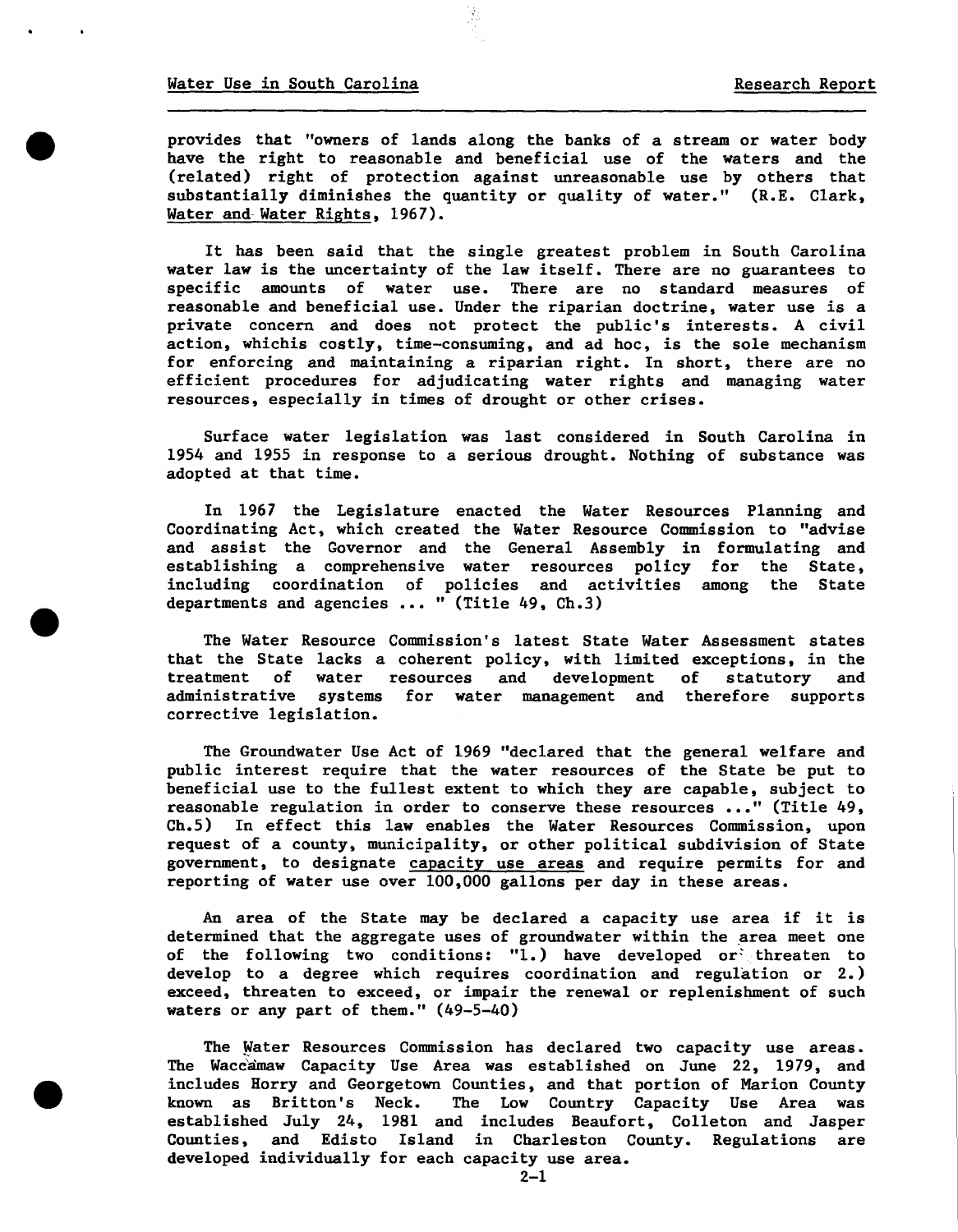The Water Use and Reporting Act of 1982 expanded the Water Resources Commission's ability to establish regulations to require any person, business, firm, corporation, governmental agency or political subdivision using over 100,000 gallons per day to submit water use information. Reports are to be filed annually by agricultural water users and quarterly by all other users. In essence, this law is an attempt to collect sufficient information on a statewide basis to aid in developing effective future plans for both private and public water use.

Other laws exist concerning dams, flooding, navigation, interbasin transfers, and drainage.

The following chart illustrates South Carolina's six largest water users in 1980 by category--agriculture, industry, etc.

Use refers to the total withdrawal of water from the water system; "used" water is not returned at all.

Consumption means the amount of water withdrawn that is not returned or is not suitable for use if returned.

| South Carolina Water Use, 1980 |  |  |
|--------------------------------|--|--|
|                                |  |  |

|                   |         |         | Use   | Consumption  |          |       |         |
|-------------------|---------|---------|-------|--------------|----------|-------|---------|
|                   | Ground  | Surface | Total | % of         | $Con-$   | 7     | % of    |
|                   | Water   | Water   | Use   | <b>State</b> | sumption | Con   | State   |
|                   | $mgd*$  | mgd*    | mgd*  | Use          | mgd*     | sumed | Consum. |
| Public Supply     | 82.2    | 298     | 380   | 6.6          | 102.6    | 27    | 23.5    |
| Domestic Wells    | 57.3    | ------  | 57.3  | 1.0          | 48.7     | 85    | 11.1    |
| Agric. Irrigation | 14.8    | 41.3    | 56.1  | 1.0          | 56.1     | 100   | 12.8    |
| Agric. Livestock  | 5.5     | 4.5     | 10.0  | 0.2          | 10.1     | 100   | 2.3     |
| Industry          | 46.4    | 858     | 905   | 15.6         | 167.4    | 18.5  | 38.1    |
| Thermoelec. Power | ------- | 4,370   | 4,370 | 75.6         | 53.5     | 1.2   | 12.2    |
| <b>Total</b>      | 206.2   | 5,571.8 | 5,780 | 100.0        | 438.4    |       | 100.0   |

\* million gallons per day

Since 1954, water use has increased 500%. Agricultural irrigation, thermoelectric power generation and industry are three areas in which increased demands are expected. Although we "consume" less than 8% of the total water used, this consumption has doubled in the last 20 years and is expected to triple by 2020.

State Summaries

Florida: Surface and ground water levels have declined due to increased urbanization, agricultural, and industrial pumpage. Water use restrictions have been placed on coastal aquifers to prevent salt-water intrusion.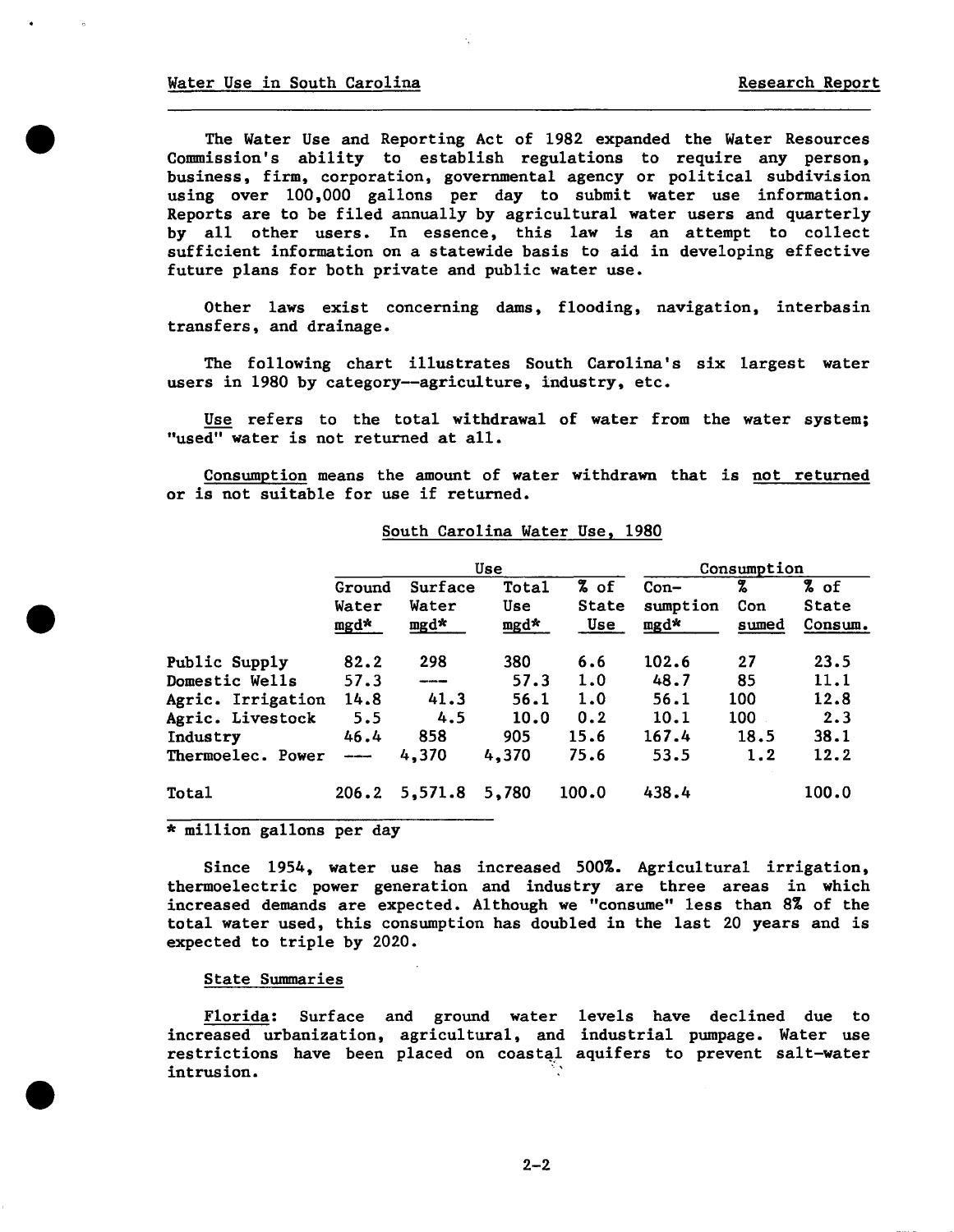Georgia: Densely populated Piedmont areas suffer from small surface and ground water supplies. Along the coast, industrial and municipal pumping has severely lowered water tables, especially in Savannah. This is of some concern to South Carolina because Savannah's aquifer is shared<br>with Beaufort County, including Hilton Head. Statutes govern the with Beaufort County, including Hilton Head. allocation of surface and ground water for municipal and industrial users of more than 100,000 gallons per day, but pumpage for agricultural irrigation, a major user, is explicitly exempt from the permitting process.

Mississippi: Competition for ground water has resulted in rapidly declining water levels. Ground water withdrawn for agriculture is excluded from the state's water controls. Baton Rouge, La., has asked the U.S. Environmental Protection Agency to designate its aquifer as a sole-source aquifer, which would restrict use in and above the aquifer and it's recharge area. This area covers approximately the southern 1/3 of Mississippi.

North Carolina: The construction of new surface water reservoirs, interbasin transfer of water, and the development of ground water are some of the options being considered to meet the State's water needs. Ground water is a major source for municipal, rural, and industrial supply in the Coastal Plain and increased withdrawals threaten salt-water intrusion. Virginia has proposed an interbasin transfer from the Roanoke River in Virginia to Virginia Beach, Va. This withdrawal would likely affect water users downstream on the Roanoke River in North Carolina.

As illustrated, water rights are complicated issues, not only among users in a single state but also, among neighboring states.

#### Recommendations

The following recommendations have been proposed by the Governor's State Water Law Review Committee. The Committee is made up of individuals representing a variety of interests; agricultural, environmental, representing a variety of interests; agricultural, hydroelectric, industrial, judicial, legislative, local government, and recreational. The Water Resources Commission believes that the "adoption of the Committee's recommendations would undoubtedly go a long way toward meeting present and future water law concerns."

1. )The Committee recommends that the State's role in water resources be recognized so that water be viewed as subject to a public trust. To that end , a comprehensive state water policy is endorsed. The Farm Bureau believes that this bill (H.2624) would place all water rights in the hands of the State. The Farm Bureau recognizes public and privateinterests in water but wishes to delete the public trust from the bill. Stephen Spitz, a law professor at USC, believes there is no difference between public' trust and public interest.

2.)To protect the public interest, the State, via the Attorney General, must be made aware of, and if appropriate, intervene in, actions affecting water rights. A Notice Intervenor statute is recommended.

3.)Withdrawals of surface water regardless of quantity, are not currently regulated. The impact of these withdrawals is and will be significant. The Committee recommends that the State analyze and review such withdrawls, and develop a State policy to regulate them.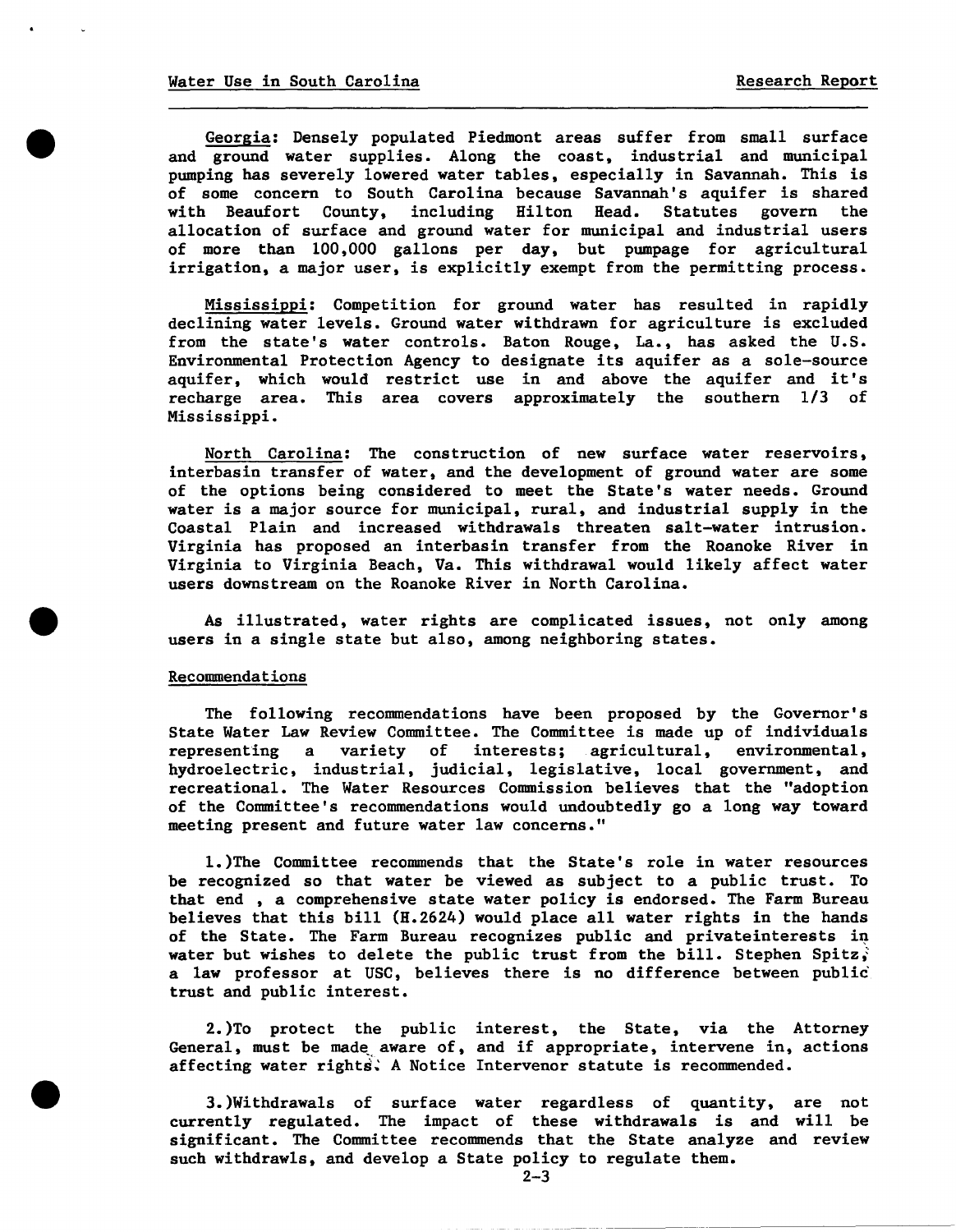4.)The Committee proposes that the State determine minimum in-stream flow levels for rivers, streams, and lakes, and consider those needs in reviewing present and future development.

5.)The Committee recommends that a more comprehensive effort be undertaken to investigate, inventory, sample, and map South Carolina's groundwater resources.

6.) The Committee commends The Ground Water Use Act of 1969 as a significant start in responding to potential as well as actual threats to ground water.

].)Finally, the Committee recommends that a detailed drought response plan be developed to alleviate agricultural, economic, and social hardship caused by drought.

The Governor's Water Law Review Committee's Report and Recommendations is available from the Governor's Office, Division of Natural Resources, P.O. Box 11450, Cola., S.C., 29211, 758-8808.

#### Conclusion

To summarize, this report has provided some basic background information in water resources on Earth, in South Carolina, and in some other states. Existing laws concerning water use in South Carolina have been briefed and recommendations proposed by the Governor's Water Law Review Committee have been listed.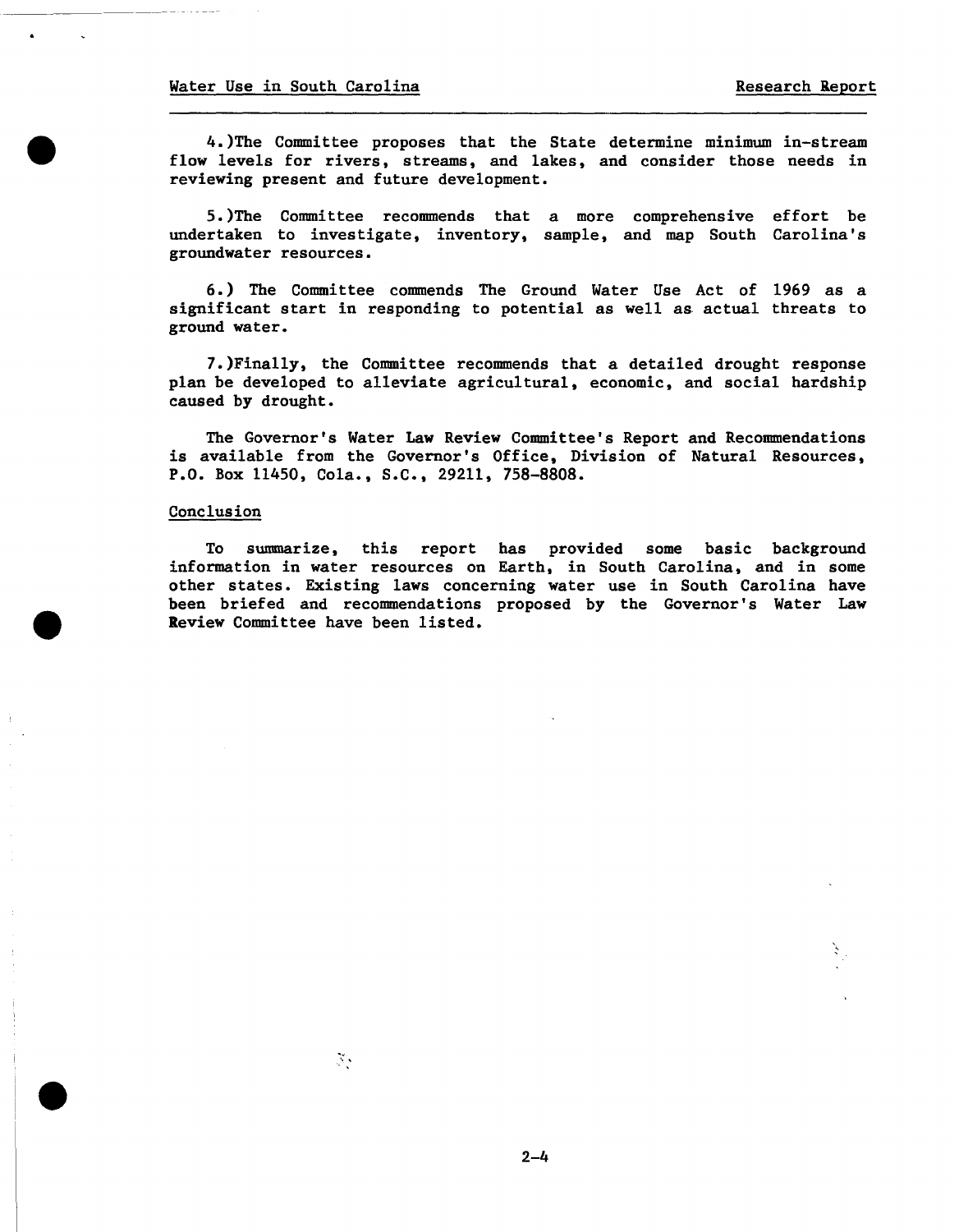## Around the House

### New Assignments Announced for Budget and Control Board Staff Persons

•

The following announcement is printed as a service to House members who might need to contact persons on the staff of the Budget and Control Board.

Phyllis M. Mayes and T. Randall Halfacre have been named Assistant Directors of the State Personnel Division of the Budget and Control Board. The appointments were announced recently by Dr. Jack S. Mullins, Director of the State Personnel Division.

Mrs. Mayes, formerly the Director for Classification and Compensation, will be responsible for recruitment, merit examinations<br>development and validation as well as classification and as well as classification compensation. Mrs. Mayes has been with the Personnel Division since 1975, is a graduate of Furman University and holds a Master's degree from Western Carolina University.

Mr. Halfacre, formerly Personnel Director of Internal Operations of the Budget and Control Board, will oversee employee relations, training, the health, life and long term disability insurance programs, and data processing. Mr. Halfacre joined the staff of the Board's Division of General Services in 1971 and is a graduate of the University of South Carolina.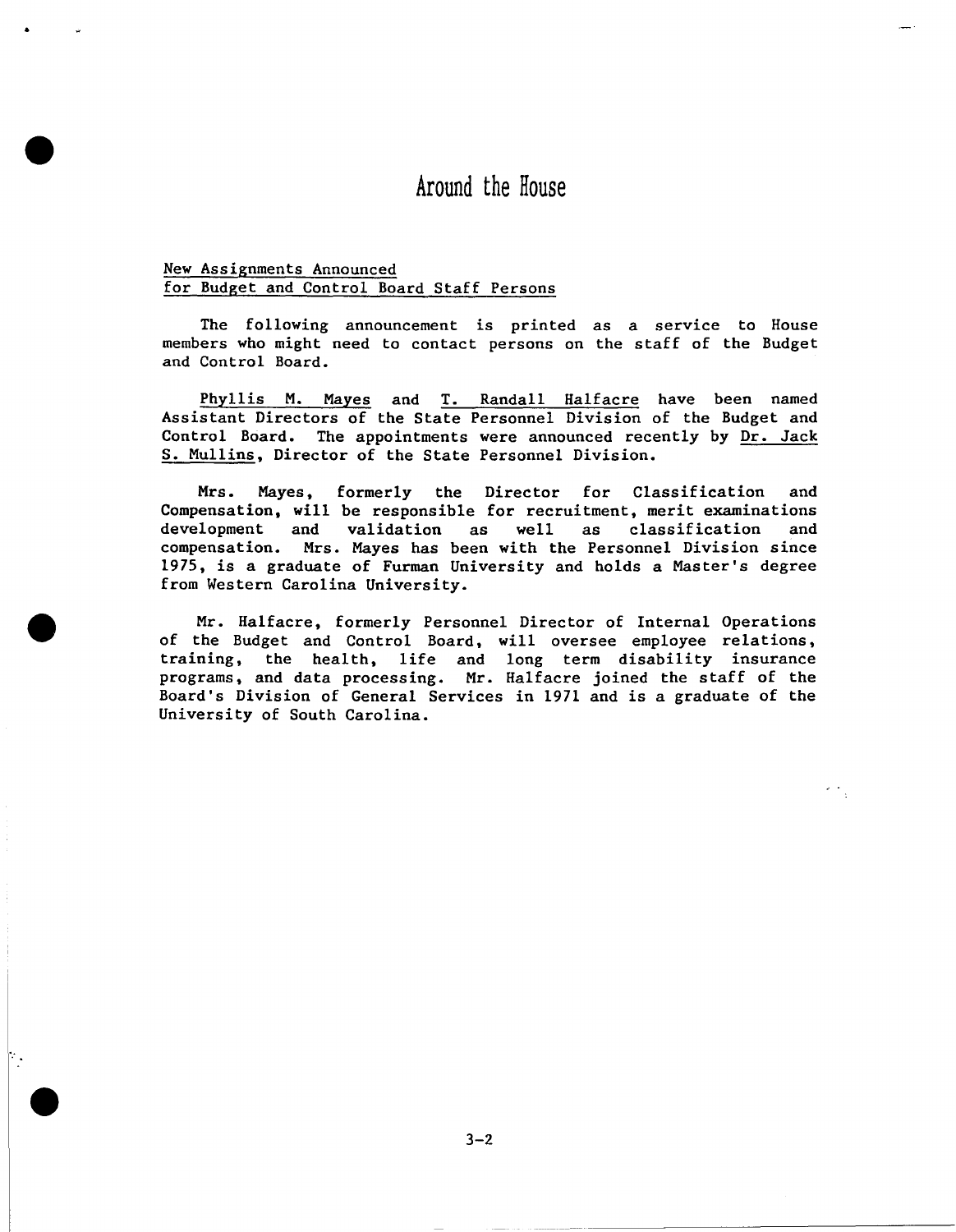## Campaign Costs in 81-82 House Elections

### A Summary of the New Public Affairs Bulletin Report

The Bureau of Governmental Research and Services at the University of South Carolina has recently issued its Public Affairs<br>Bulletin Number 23. The subject of the Bulletin is "Campaign The subject of the Bulletin is "Campaign Financing in South Carolina: The 1981-82 House Elections." Robert E. Botsch, Associate Professor of Political Science at USC at Aiken, is the author.

Drawing on materials filed with the State Ethics Commission, Dr. Botsch compiled a number of different lists of the major sources of campaign funds for House candidates. Three of those lists are cited here for your information.

Two notes on campaign expenses: in 1982, 262 candidates reported expenditures. "Total reported expenditures for all elections totaled \$1,221,992, an average of \$4,682 per candidate, or \$9,855 for each of the 124 seats in the House." (Bulletin, p. 3)

A second note: South Carolina does not prohibit direct campaign contributions from corporations. Such prohibitions are a frequent reasons corporations and associations form Political Action<br>Committees (PACs) to help candidates. There are still a number of Committees (PACs) to help candidates. PACs in South Carolina because of tax benefits, additional flexibility for contributors, and other reasons.

|                                                                    |  | Table 1 |  |  |
|--------------------------------------------------------------------|--|---------|--|--|
| Major Sources of Campaign Funds for S.C. House Candidates, 1981-82 |  |         |  |  |

| Source                                                       | Amount    | Percentage |
|--------------------------------------------------------------|-----------|------------|
| Personal funds, small contributions,<br>and loans            | \$657,269 | 53.8       |
| Business oriented interest groups,                           |           |            |
| corporations, PACs                                           | 271,553   | 22.2       |
| Large contributions from individual                          |           |            |
| citizens (more than \$100)                                   | 145,487   | 11.9       |
| Health care interests and professions                        | 63,400    | 5.2        |
| Party organizations                                          | 31,071    | 2.5        |
| Professional organizations (e.g. lawyers)                    | 19,950    | 1.6        |
| Large contributions from relatives of                        |           |            |
| candidates (more than \$100)                                 | 17,080    | 1.4        |
| Ideological interests and PACs                               | 11,332    | .9         |
| Labor interests and PACs                                     | 4,150     | $\cdot$ 3  |
| Agricultural interests                                       | 500       | .04        |
| Total                                                        | 1,221,992 | 99.84%     |
| (Percentage does not equal 100% because of rounding errors.) |           |            |

 $\mathcal{L}$  .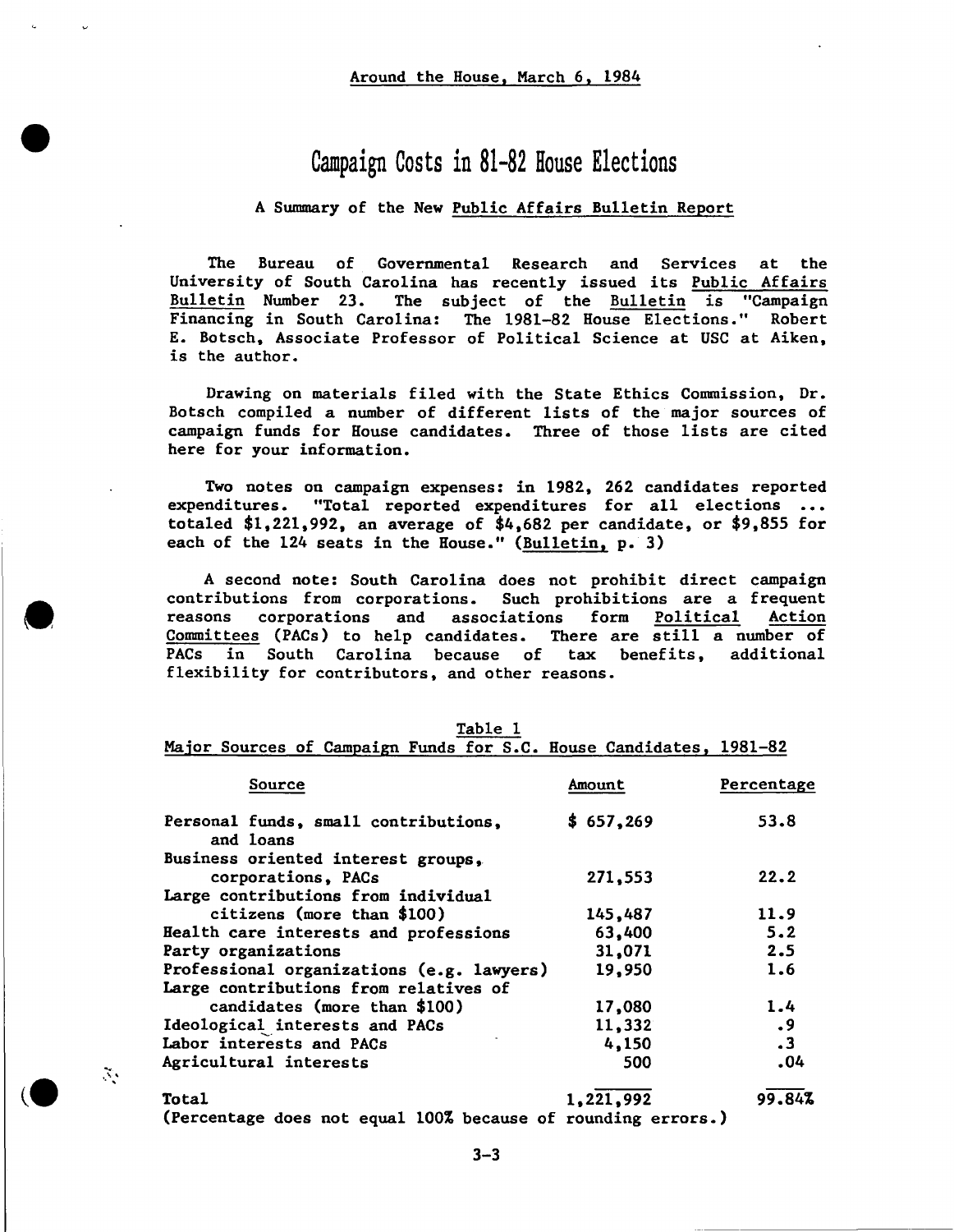$\mathcal{L}^{\text{max}}_{\text{max}}$ 

 $\overline{a}$ 

 $\sim$   $-$ 

 $\overline{\phantom{a}}$ 

 $(\mathcal{N}, \mathcal{N})$ 

## Table 2

### Total Contributions of the Top 25 Interest Groups in 81-82 House **Elections**

| General Type                       | Amount   |
|------------------------------------|----------|
| Financial institutions             | \$52,250 |
| Utilities and energy               | 51,275   |
| Real estate/construction           | 32,676   |
| Textiles                           | 28,900   |
| Automotive                         | 20,975   |
| General business                   | 20,322   |
| Medical doctors                    | 20,125   |
| Lawyers                            | 18,250   |
| Insurance                          | 17,150   |
| Hospitals                          | 17,100   |
| Optometrists                       | 13,600   |
| Transportation                     | 12,500   |
| Food and beverage                  | 9,448    |
| Communications                     | 8,333    |
| Dentists                           | 7,800    |
| Retail sales                       | 4,725    |
| Manufacturers                      | 4,075    |
| Forest products                    | 2,950    |
| Teachers                           | 2,700    |
| Chiropractors                      | 2,575    |
| Miscellaneous (basically business) | 1,774    |
| Liberal groups                     | 1,701    |
| Professional engineers             | 1,600    |
| Chemical                           | 1,500    |
| Conservative groups                | 1,450    |

 $3 - 4$